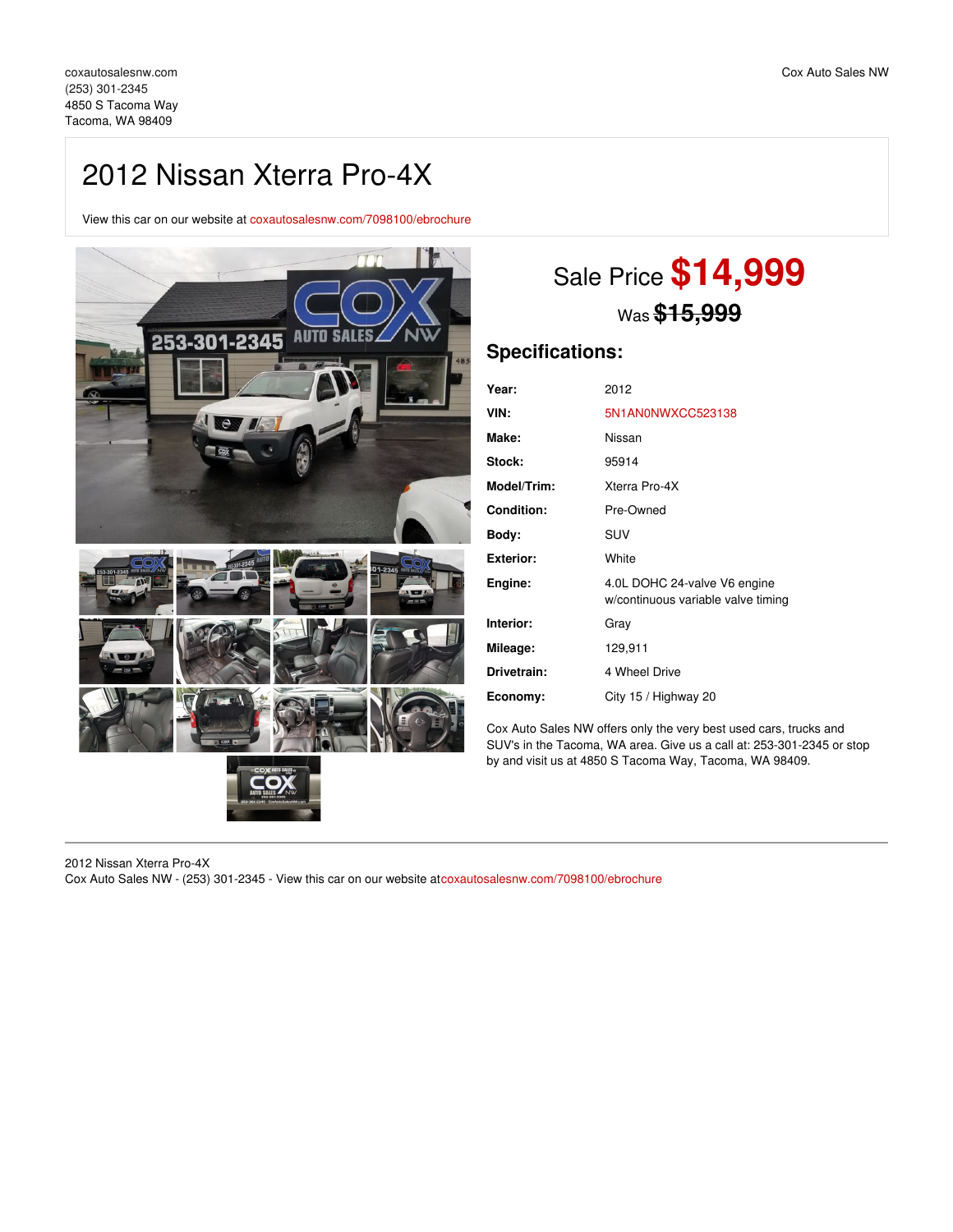

2012 Nissan Xterra Pro-4X Cox Auto Sales NW - (253) 301-2345 - View this car on our website at[coxautosalesnw.com/7098100/ebrochure](https://coxautosalesnw.com/vehicle/7098100/2012-nissan-xterra-pro-4x-tacoma-wa-98409/7098100/ebrochure)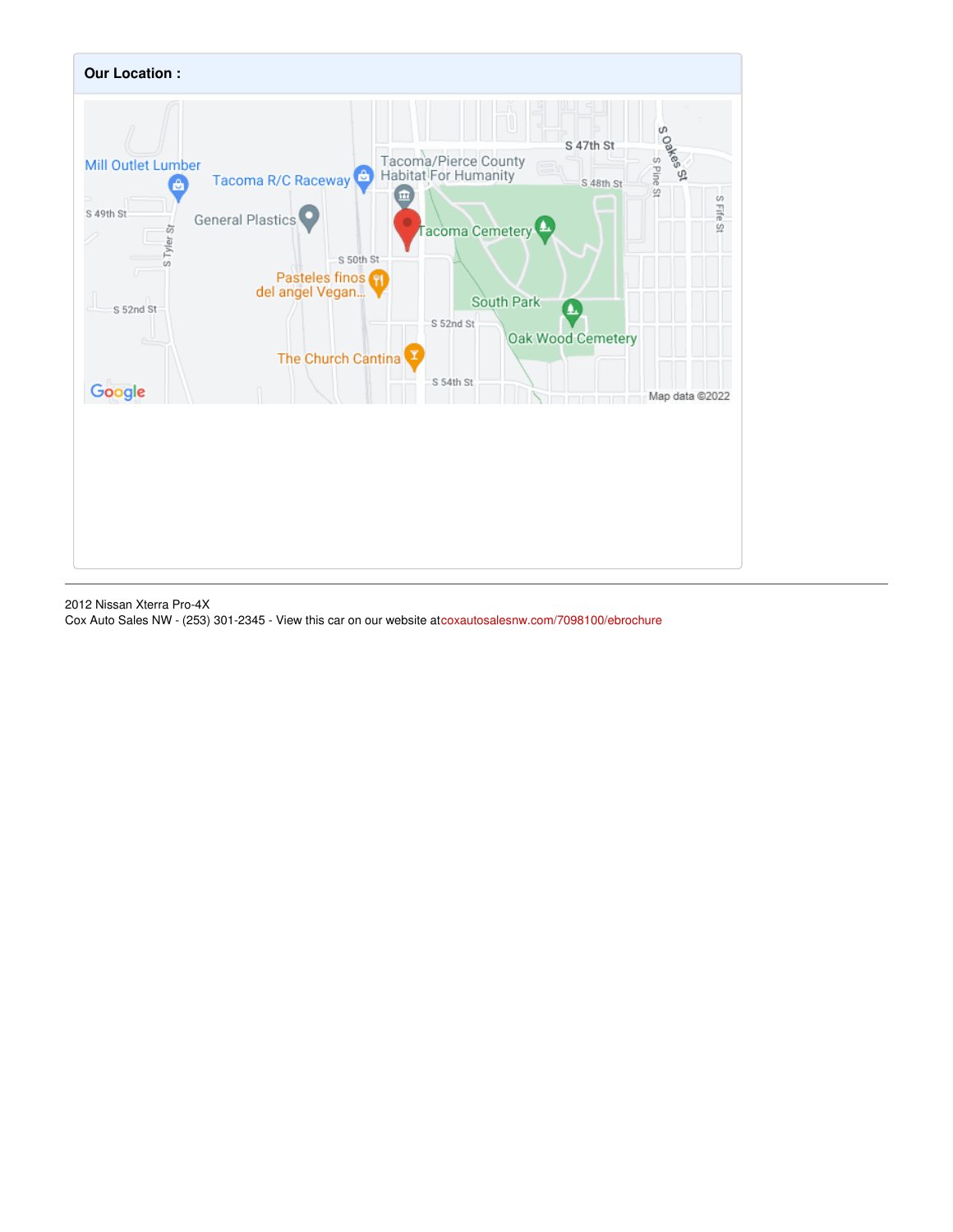## **Installed Options**

## **Interior**

- (3) 12-volt pwr outlets
- 60/40 split-fold down 2nd row seat w/removable cushions & adjustable head restraints
- Accessory pwr delay- Auto-dimming rearview mirror w/compass
- Cargo area hooks on ceiling- Cargo net- Driver side seatback pocket
- Dual front door pockets & bottle holders Dual front/rear cup holders
- Dual sunvisors w/extenders & vanity mirrors- Easy clean cargo area w/C-channel system
- Engine immobilizer system- Fold-flat front passenger seat- Front air conditioning
- Front overhead sunglass holder
- Front reclining bucket seats -inc: 8-way manual driver seat w/lumbar support, adjustable active head restraints
- Glove box w/lower lock, light & damper- In-cabin microfilter
- Leather-wrapped shift knob w/red stitching
- Leather-wrapped steering wheel w/red stitching- Manual tilt steering column
- Pwr door locks w/selective unlock feature- Pwr windows w/driver auto-down
- Rear HVAC vents under front seats Rear window defroster
- Remote keyless entry system- Security alarm system- Steering wheel cruise controls
- Storage compartment under cargo area- Unique cloth seating surfaces
- White gauge faces

### **Exterior**

- 16" 6-spoke bright machine finish "Off-Road" alloy wheels Angled strut style front grille
- Black door handles- Black folding pwr outside mirrors- Body side molding
- Dark tinted rear privacy glass- Front fog lamps- Full size spare tire w/steel wheel
- P265/75R16 all-season "Rugged Trail" OWL tires Rear bumper w/steps
- Rear intermittent wiper w/washer- Roof rack mounted off-road lights in air dam
- Roof rack rails w/cross bars, gear basket & air dam Silver headlight trim- Splash guards
- Variable intermittent windshield wipers w/washer

### **Safety**

- (3) 12-volt pwr outlets
- 60/40 split-fold down 2nd row seat w/removable cushions & adjustable head restraints
- Accessory pwr delay- Auto-dimming rearview mirror w/compass
- Cargo area hooks on ceiling- Cargo net- Driver side seatback pocket
- Dual front door pockets & bottle holders Dual front/rear cup holders
- Dual sunvisors w/extenders & vanity mirrors- Easy clean cargo area w/C-channel system
- Engine immobilizer system- Fold-flat front passenger seat- Front air conditioning
- Front overhead sunglass holder
- Front reclining bucket seats -inc: 8-way manual driver seat w/lumbar support, adjustable active head restraints
- Glove box w/lower lock, light & damper- In-cabin microfilter
- Leather-wrapped shift knob w/red stitching
- Leather-wrapped steering wheel w/red stitching- Manual tilt steering column
- Pwr door locks w/selective unlock feature- Pwr windows w/driver auto-down
- Rear HVAC vents under front seats Rear window defroster
- Remote keyless entry system- Security alarm system- Steering wheel cruise controls
- Storage compartment under cargo area- Unique cloth seating surfaces
- White gauge faces

### **Mechanical**

- 4-wheel drive- 4-wheel vented disc brakes
- 4.0L DOHC 24-valve V6 engine w/continuous variable valve timing
- 5-speed automatic transmission w/OD- Continuous valve timing control system
- Double wishbone independent front suspension- Electronic locking rear differential
- Engine speed-sensitive pwr rack & pinion steering- Front tow hook
- High performance Bilstein shocks- Rigid leaf rear suspension w/solid axle
- Skid plates -inc: lower radiator, oil pan, transfer case, fuel tank
- Stainless steel exhaust system

Rate based on OAC. Financing available for all credit tiers.